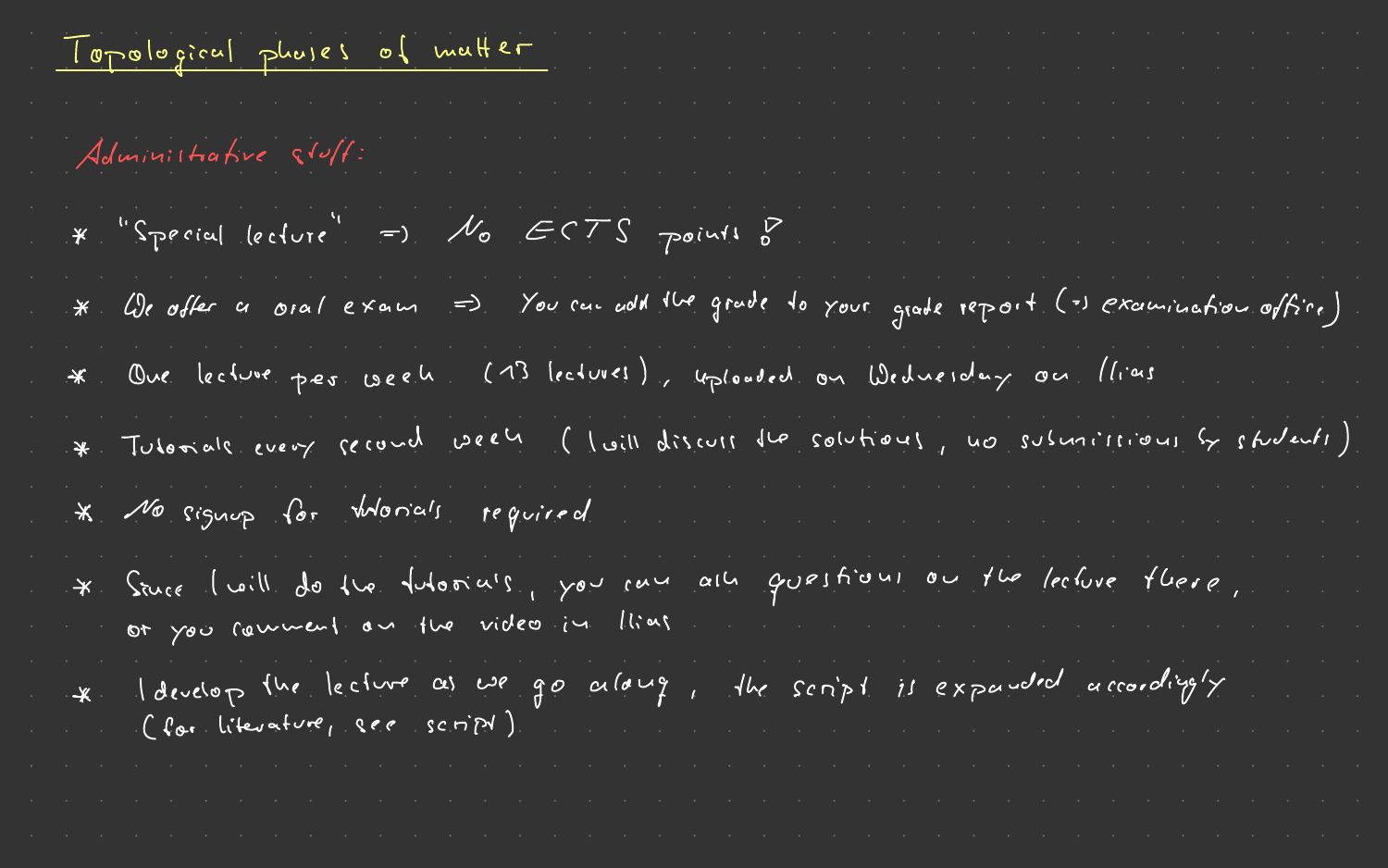| Requirements:                                                                    |
|----------------------------------------------------------------------------------|
| l'aillement d'une students are familiens corter                                  |
| * Nou-relativistic OM and second quantisation (fermions, hasons,)                |
| * Basics of oudensed matter theory (Band theory, quani particles)                |
| * Basics of guartime information (gulits, gates,)                                |
| * Basics of complex avalyses (holomosphic functions)                             |
| * Basics of group theory (groups, linear reps)                                   |
| $*$ For the futorials, programming shills are useful ( $P_7$ /hou, Mathematica,) |
|                                                                                  |
|                                                                                  |
|                                                                                  |